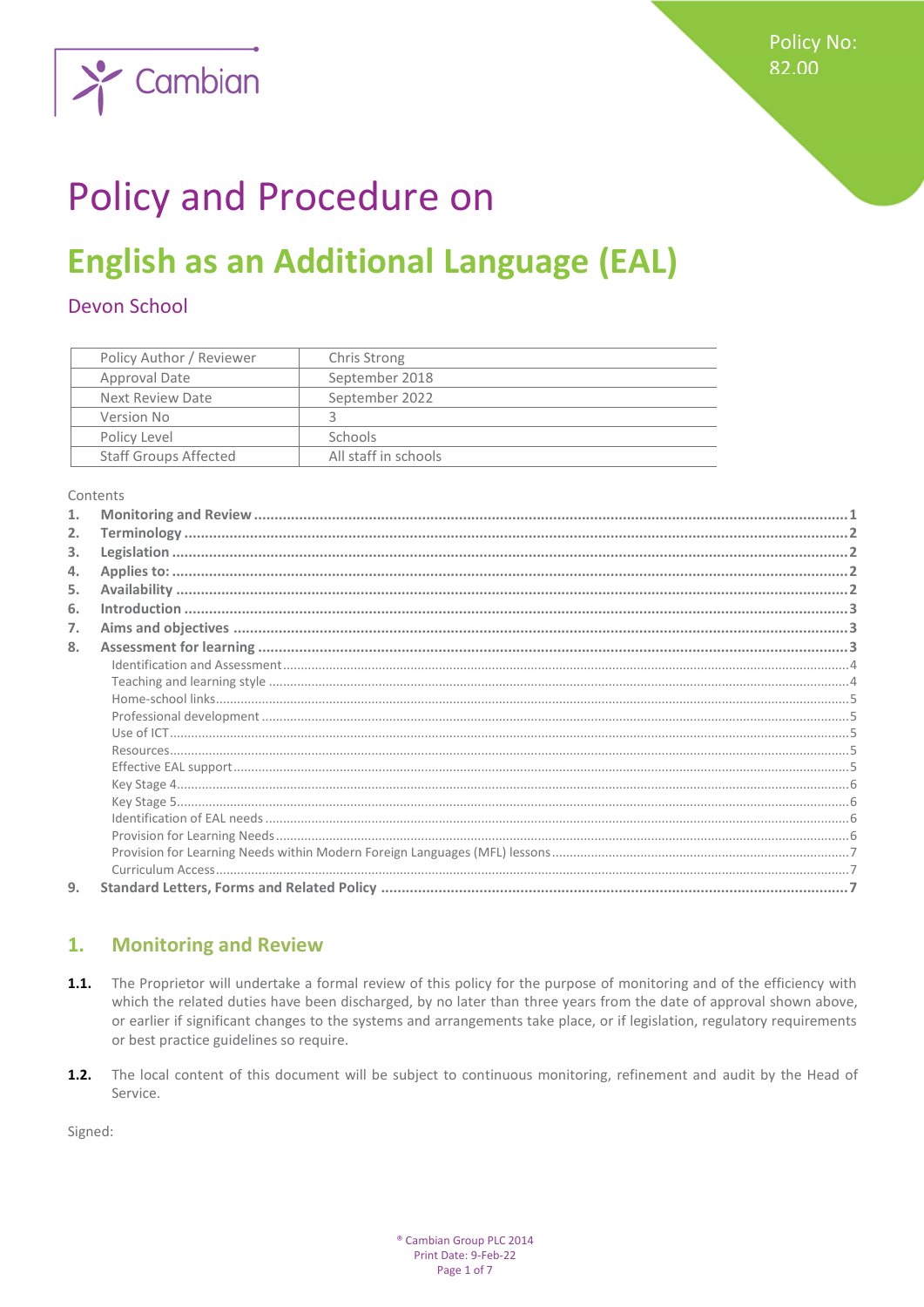

Angetok

Andrew Sutherland **Pamela Husbands Proprietor, Cambian Group Headteacher** January 2022 **Date: September 2021** 

<span id="page-1-0"></span>**2. Terminology** 

| 'Establishment' or 'Location | this is a generic term which means the school. Devon School is an<br>SEMH school                                                                                                                  |
|------------------------------|---------------------------------------------------------------------------------------------------------------------------------------------------------------------------------------------------|
| <b>Individual</b>            | means any child or young person under the age of 18 or young adult<br>between the ages of 18 and 25. At Devon School we have pupils<br>attending and between the ages of 7 and 18.                |
| <b>Service Head</b>          | This is the senior person with overall responsibility for the school. At<br>Devon School this is the Headteacher who is Pamela Husbands.                                                          |
| <b>Key Worker</b>            | Members of staff that have special responsibility for Individuals<br>residing at or attending the Establishment.                                                                                  |
| Parent, Carer, Guardian      | means parent or person with Parental Responsibility                                                                                                                                               |
| <b>Regulatory Authority</b>  | Regulatory Authority is the generic term used in this policy to<br>describe the independent regulatory body responsible for inspecting<br>and regulating services. At Devon School this is Ofsted |
| <b>Social Worker</b>         | This means the worker allocated to the child/family. If there is no<br>allocated worker, the Duty Social Worker or Team Manager is<br>responsible.                                                |
| <b>Placing Authority</b>     | Placing Authority means the local authority/agency responsible for<br>placing the child or commissioning the service                                                                              |
| <b>Staff</b>                 | Means full or part-time employees of Cambian, agency workers, bank<br>workers, contract workers and volunteers.                                                                                   |
| <b>SEN</b>                   | means Special Education Needs and is usually shortened to SEN.                                                                                                                                    |

# <span id="page-1-1"></span>**3. Legislation**

**3.1.** Complies with Part 6, paragraph 24(3) (b) of The Education (Independent School Standards Compliance Record) (England) (Amendment) Regulations.

# <span id="page-1-2"></span>**4. Applies to:**

- the whole Location inclusive of activities outside of the normal hours;
- <span id="page-1-3"></span>• all staff (teaching and support staff), the proprietor and volunteers working in the Location.

# **5. Availability**

Next Review Date: September

2021

Version: 3 8 8 9 3 8 9 2014 **Cambian Group PLC 2014** Approved by: Chris Strong Policy Name: English as an Additional Language Date: September 2018

Print Date: 9-Feb-22 Page 2 of 7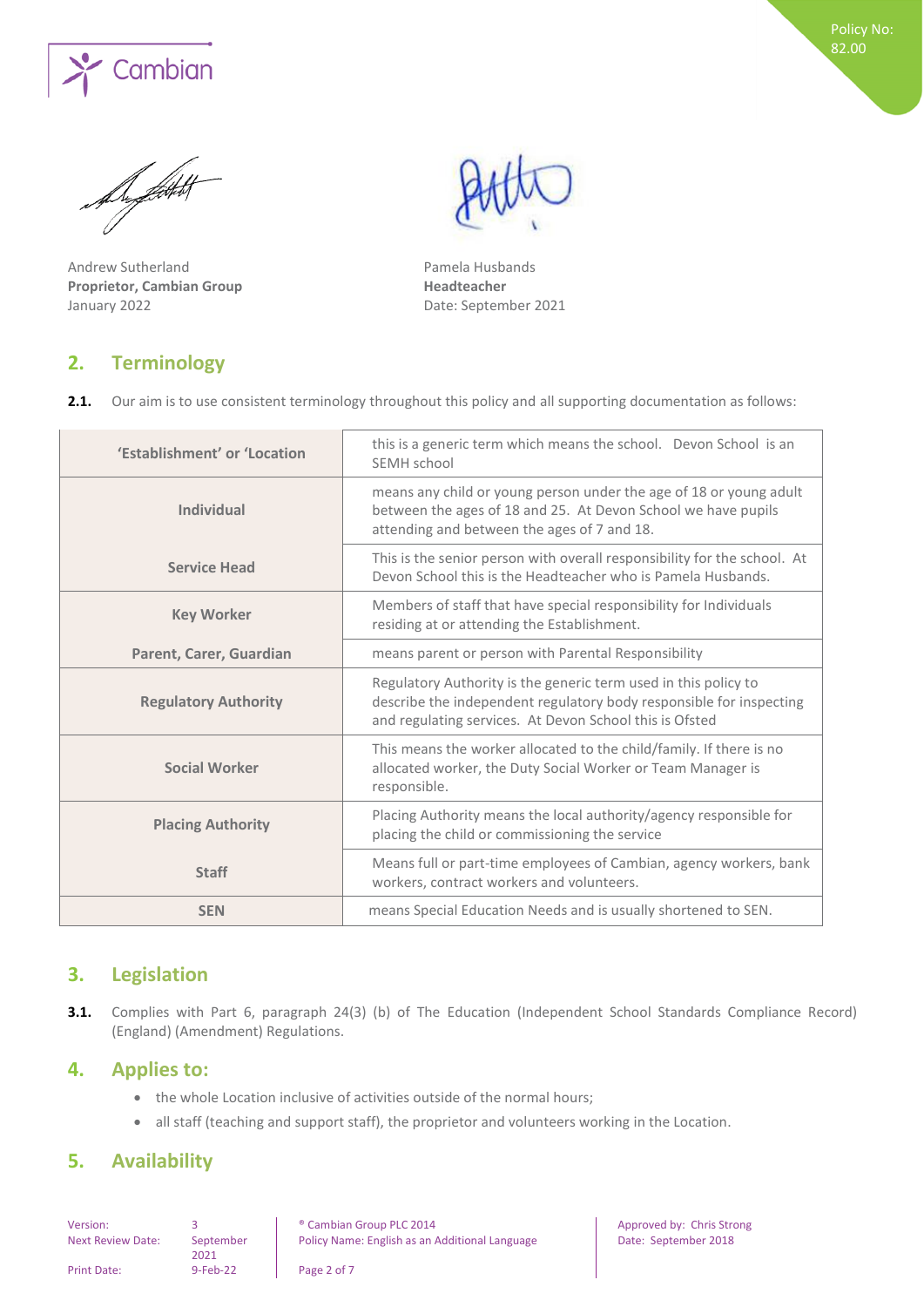

**5.1.** This policy is made available to parents/guardians, carers, staff and Individuals from Devon School where a copy can be obtained from reception and is available on the website.

# <span id="page-2-0"></span>**6. Introduction**

- **6.1.** In common with the rest of the curriculum, where a child is learning English as an additional language, this is individually planned for, taking into account the particular needs of the child and working with the family to plan how best to facilitate the child's integration into an English speaking setting. If for example, a child at our Location was most comfortable with say another language our strategy in understanding how best to enable the child to use English would include observing the child communicating in their mother tongue. As a result of this, key English words would be sent to the guardians, and we would request from them a list of the key words in their mother tongue. This would enable the teachers to be familiar with what the child might be trying to say. It would also assist in preventing the child becoming disheartened having managed to form a word, this being a significant achievement, in the mother tongue and then enable the teachers to encourage the child to transfer the word into English. Our experience is that this individually tailored approach has shown to be highly successful. We offer guardians the option to receive any policies, procedures, newsletters etc. That they would receive in English, translated into other languages.
- **6.2.** The teaching and learning, achievements, attitudes and well-being of all our Individuals are important. We encourage all our Individuals to achieve the highest possible standards. We do this through taking account of each Individual's life experiences and needs.

# <span id="page-2-1"></span>7. Aims and objectives

- The National Curriculum secures entitlement for all Individuals to a number of areas of learning and gives them the opportunity to develop the knowledge, understanding, skills and attitudes that are necessary for their selffulfilment and development as responsible citizens. We promote the principles of fairness and justice for all through the education that we provide in our school.
- The aim of this policy is to help ensure that we meet the full range of needs of those Individuals who are learning English as an additional language. This is in line with the requirements of current legislation
- **7.1.** We aim to raise the attainment of minority ethnic pupils by:
	- assessing pupils' English ability and giving pupils with EAL access to the curriculum as quickly as possible;
	- providing pupils with EAL opportunities to hear and read good models of English and extend their knowledge and use of English;
	- providing additional in-class and withdrawal support to these pupils;
	- developing an understanding of and valuing pupils' home languages;
	- using visual and auditory resources;
	- assessing pupils with EAL to establish their needs and progress;
	- liaising with Special Educational Needs (SEN) colleagues in identifying pupils who may additionally have SEN.
- **7.2.** The aims of our (EAL) provision are that all students whose first language is not English:
	- become autonomous in all aspects of the English Language;
	- are supported so that they gain full access to the full school curriculum that is offered;
	- become aware of and can appropriately respond to differences and similarities between their cultures and others;
	- progress in their abilities within each aspect of the English Language including speaking, listening writing and reading;
	- are supported in their preparations for their next step in their academic careers.

# <span id="page-2-2"></span>8. Assessment for learning

Next Review Date: September

2021

Policy No: 82.00

Print Date: 9-Feb-22 Page 3 of 7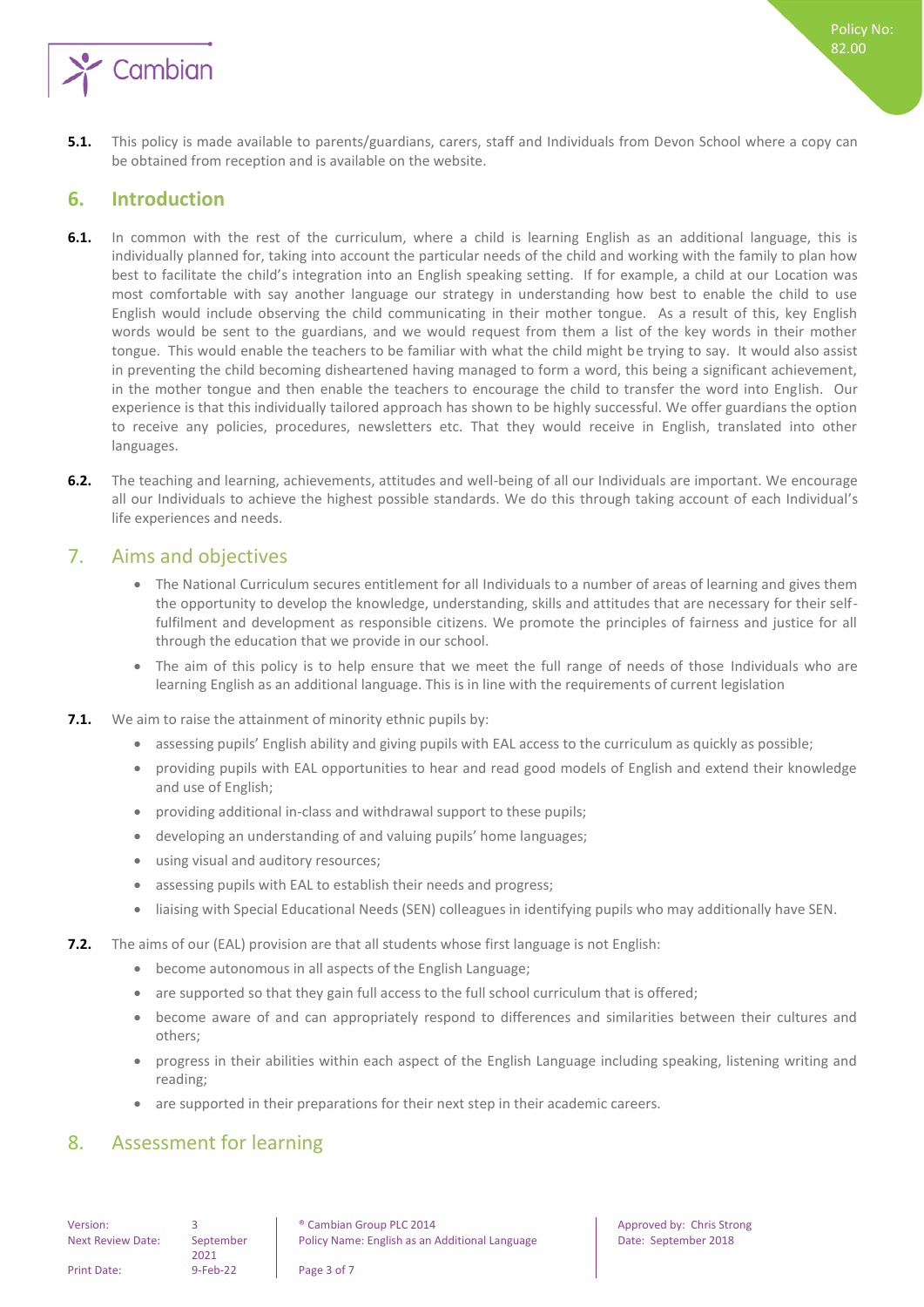

- 8.1. We use the QCA English scales to measure English language competence for EAL Individuals linked to the National Curriculum. These have only recently been published. We carry out ongoing recording of attainment and progress in line with agreed school procedures.
- **8.2.** The statutory assessment arrangements of the National Curriculum allow us to make special arrangements for Individuals who are learning English as an additional language.
- **8.3.** In the mathematics tasks and tests at Key Stage 1 we help Individuals by translating English words or phrases that appear in the assessment materials, or non-English words or phrases that the Individuals use in their responses.
- 8.4. For the science and written mathematics test at Key Stage 2, we provide verbal or written translations of words or phrases in the test papers which we think are likely to prove difficult for Individuals for whom English is an additional language. For the mental arithmetic test at Key Stage 2 we provide a verbal translation of the test to Individuals who have limited English.
- **8.5.** The language support teacher offers support to Individuals during the Key Stage 1 and Key Stage 2 assessment period.
- 8.6. Students who have been resident in Britain for less than two years at the time of sitting formal public examinations (e.g. GCSE, A-level) may qualify for extra time. The SENCo will submit the necessary documentation to the relevant examining bodies in this instance.

#### <span id="page-3-0"></span>**Identification and Assessment**

- **8.7.** Guardians are asked to inform school of any language needs their child may have on entry to school. In addition to this, their class teachers liaising with colleagues and working alongside pupils should be able to identify and assess pupils with EAL in order to target them for support. This can be done using a variety of data, including:
	- NFER English and Maths tests
	- PIPs and Aspects
	- Foundation stage profile
	- CATs
	- Teacher assessment
	- Reading tests/sweeps
	- Spelling tests
	- Individual pupil targets
	- ICT based tracking systems
	- Consultation with guardians
	- Attendance and behaviour monitoring
	- Accurate ethnic data
- **8.8.** Once the pupils have been identified and assessed, the class teacher needs to work with colleagues to develop Individual Language Plans with SMART targets (ILP's). All should be aware that EAL pupils will frequently understand what is being said, well before they have confidence enough to speak themselves.

#### <span id="page-3-1"></span>**Teaching and learning style**

- **8.9.** Teachers take action to help Individuals who are learning English as an additional language by various means:
	- developing their spoken and written English by:
		- o ensuring that vocabulary work covers the technical as well as the everyday meaning of key words, metaphors and idioms;
		- o providing in class support for individuals and small groups;
		- o developing appropriate resources;

| Version:                 |                   | <sup>®</sup> Cambian Group PLC 2014            |
|--------------------------|-------------------|------------------------------------------------|
| <b>Next Review Date:</b> | September<br>2021 | Policy Name: English as an Additional Language |
| Print Date:              | $9 - Feb - 22$    | Page 4 of 7                                    |

Approved by: Chris Strong Policy Name: September 2018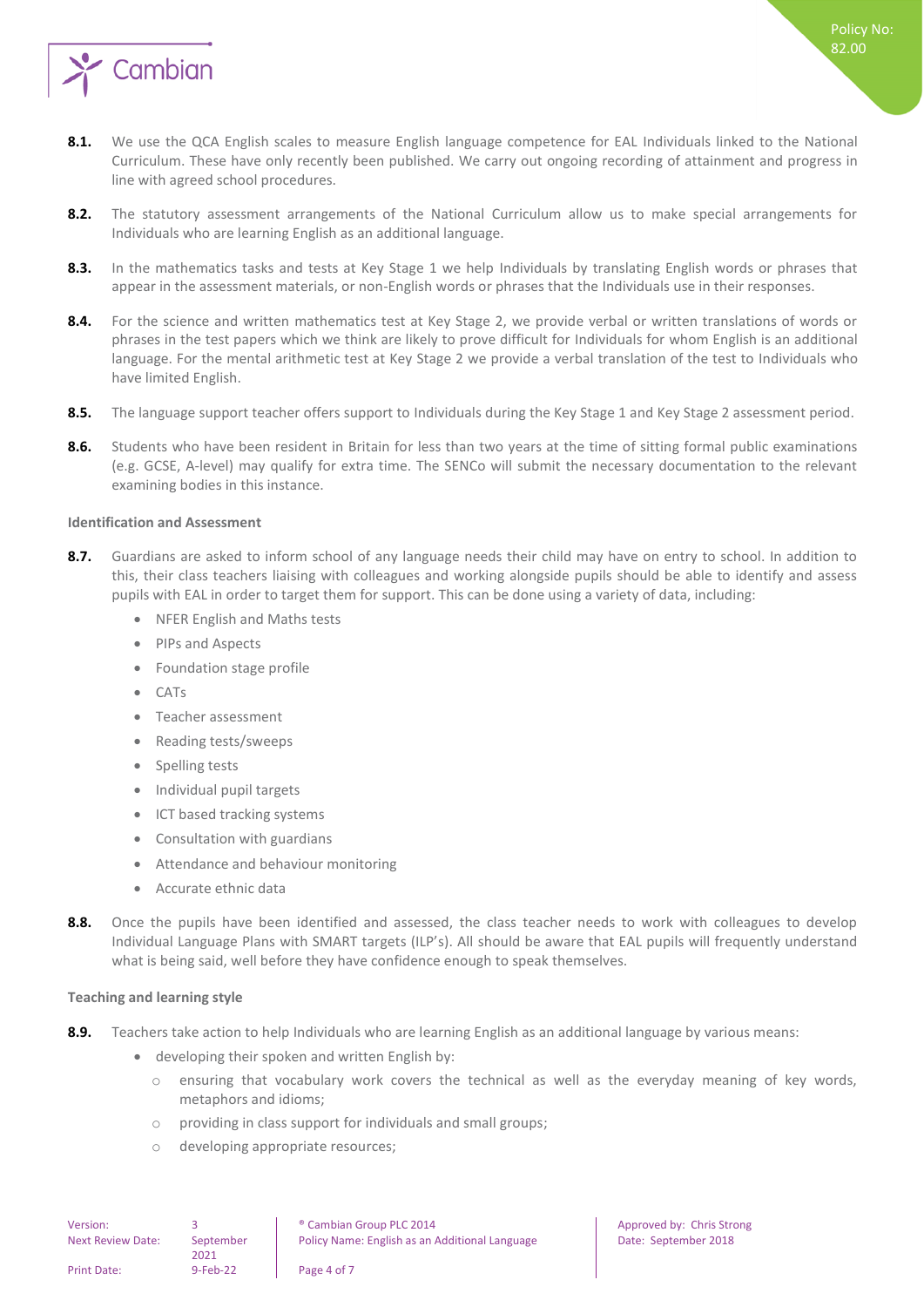

o explaining how speaking and writing in English are structured for different purposes across a range of subjects;

Policy No: 82.00

- o providing a range of reading materials that highlight the different ways in which English is used;
- o encouraging Individuals to transfer their knowledge, skills and understanding of one language to another;
- $\circ$  providing support within small-group intervention strategy programmes also involving non–EAL pupils;
- o providing advice and training for staff members;
- o building on Individual's experiences of language at home and in the wider community, so that their developing uses of English and other languages support one another;
- ensuring access to the curriculum and to assessment by:
	- o using accessible texts and materials that suit Individual's ages and levels of learning;
	- providing support through ICT, video or audio materials, dictionaries and translators, readers and amanuenses;
	- o using the home or first language where appropriate.

#### <span id="page-4-0"></span>**Home-school links**

- **8.10.** These are in place to:
	- Welcome guardians into school
	- Communicate with and involve guardians in their Individual's learning
	- Promote a multi-cultural understanding in school
- **8.11.** The school is aware of obstacles to communication that may arise for some pupils and families with EAL and knows where to seek advice and support to overcome these.

### <span id="page-4-1"></span>**Professional development**

**8.12.** All staff are provided with opportunities for training on EAL, through the SENCo, whose responsibility it is to provide this training on a regular basis, for all staff to extend their knowledge and understanding and enhance their skills. This contributes to the development of good practice and the raising of achievement within the school.

### <span id="page-4-2"></span>**Use of ICT**

**8.13.** ICT is a central resource for learning in all areas at insert name of school and is used when relevant for meeting the needs of EAL pupils.

#### <span id="page-4-3"></span>**Resources**

- **8.14.** Staff working with EAL pupils can receive training in how to use existing resources to support language development, as part of their professional development. The school seeks to purchase resources which reflect different ethnicities in their language, visual images and content. Money is allocated each year to purchase further resources to support Learning Development including EAL. If teachers do not share the student's language they can use resources to demonstrate the value of the student's language through:
	- dual language texts;
	- multi lingual labels around the classroom / school and
	- stories from their own and other cultures.

### <span id="page-4-4"></span>**Effective EAL support**

**8.15.** This will be evidenced by:

- High standards of EAL training and curriculum content for EAL pupils
- Good leadership and management of EAL
- Pupils with EAL are sufficiently challenged and supported so they can reach their potential

| Version:                 |                   | <sup>®</sup> Cambian Group PLC 2014            |
|--------------------------|-------------------|------------------------------------------------|
| <b>Next Review Date:</b> | September<br>2021 | Policy Name: English as an Additional Language |
| Print Date:              | $9-Feb-22$        | Page 5 of 7                                    |

Approved by: Chris Strong Date: September 2018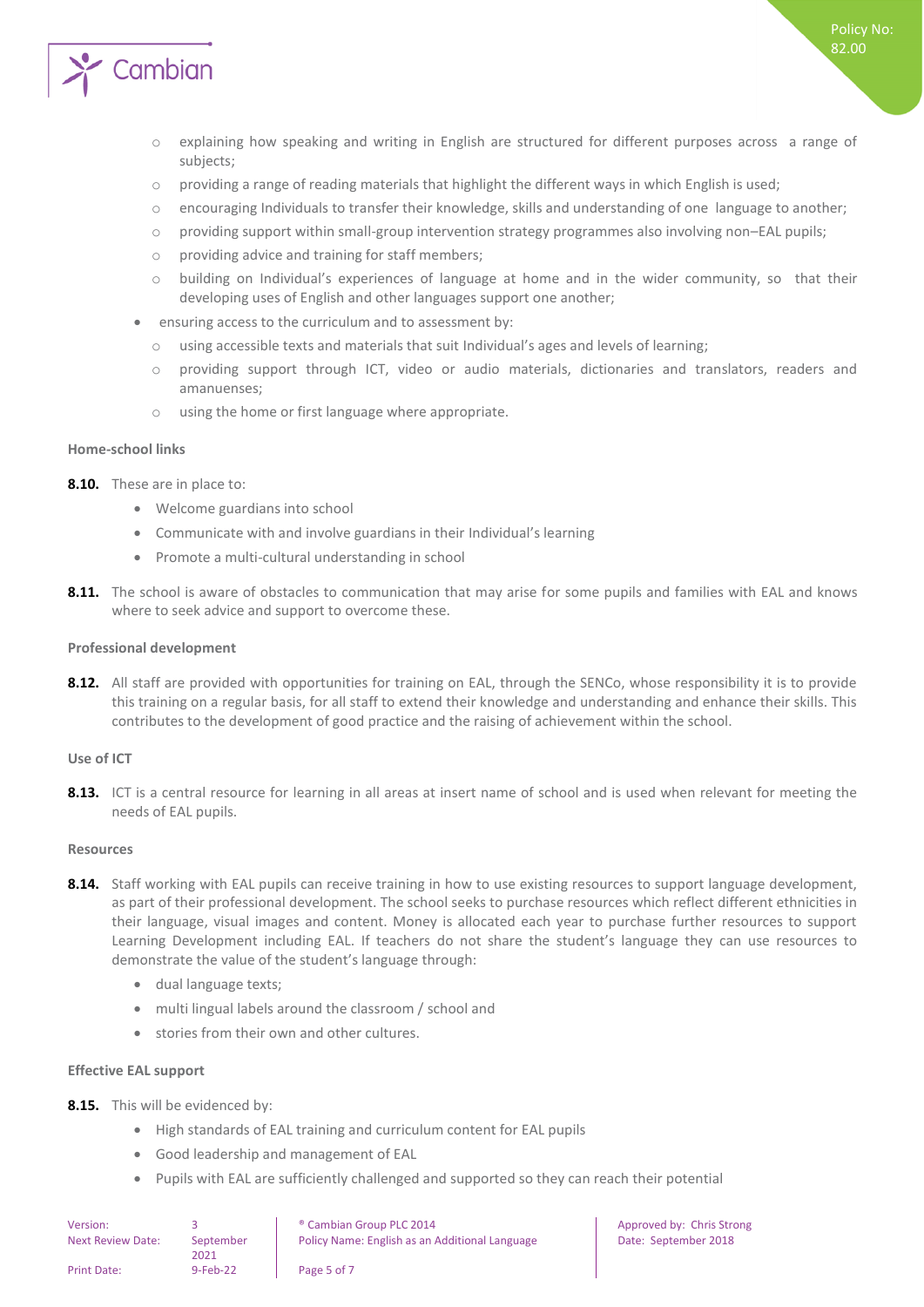

- Support takes account of pupils at the early stage of language learning
- Use of our 'guardian angel' system. New EAL learners can be paired with both a helper who speaks their mother tongue, wherever possible (to help them feel comfortable) and a classmate (to help them integrate into the school)
- Support takes account of pupils at later stages of language learning by supporting them in their development of literacy across the curriculum and higher order language skills, e.g. pre-teach specific vocabulary, for example for science, to prepare them in advance of the lesson
- The offered curriculum is relevant and sensitive
- The SMT is involved in the monitoring, deployment and quality of provision for the support of minority ethnic pupils
- Links with guardians are good
- The area is a strength in the school
- <span id="page-5-0"></span>**8.16.** The additional support beyond the classroom available through the SEND department will take following form:

#### **Key Stage 4**

**8.17.** Students with an appropriate level of English will continue in mainstream English lessons leading to GCSE English and English literature. Those who would find the GCSE curriculum too difficult or inappropriate will receive timetabled EAL lessons in preparation for the First Certificate in English or the Cambridge Preliminary English Test.

#### <span id="page-5-1"></span>**Key Stage 5**

**8.18.** Sixth formers are recommended two lessons of EAL a week during their study periods. Students are working towards the IELTS examination which is required by many universities in the UK and abroad. Arrangements will be made for them to take their IELTS at a local school centre.

#### <span id="page-5-2"></span>**Identification of EAL needs**

- **8.19.** EAL needs are identified through a range of methods, including:
	- On entry, when EAL is identified and recorded as part of the entrance process, and interviews/meetings with the child and guardians take place.
	- By teaching staff recognition of the particular needs of a child, which should be fed back to the SENCo.
	- Through individual meetings with the SENCo, and with the Head of the MFL faculty where appropriate (e.g. where the language spoken is one that is taught within school, and/or where facilitation of the child's development of language can clearly be assisted through the MFL department's provision).
	- Through discussion with external professionals e.g. tutors, previous teachers, etc.
	- Through parental information.
- **8.20.** Guardians are asked to inform school of any language needs their child may have on entry to school. In addition to this, their class teachers liaising with colleagues and working alongside their students should be able to identify and assess students with EAL in order to target them for support. Once the students have been identified and assessed, the SENCo will provide key details of the students' requirements, and advice as to appropriate strategies, through the EAL register. All should be aware that EAL students will frequently understand what is being said, well before they have confidence enough to speak themselves.

#### <span id="page-5-3"></span>**Provision for Learning Needs**

**8.21.** Students with EAL will be differentiated for in accordance with our Differentiation and SEND policies. This may involve the use of all main forms of differentiation (resource, outcome, choice, support, task). As with all students this differentiation will be personalised by subject teachers to take into account the stage of learning attained by the student, and the methods in which they work best. Teachers will be advised and supported by the SENCo as to suitable methods for each child.

Approved by: Chris Strong

Date: September 2018

| Version:                 |                   | <sup>®</sup> Cambian Group PLC 2014            |
|--------------------------|-------------------|------------------------------------------------|
| <b>Next Review Date:</b> | September<br>2021 | Policy Name: English as an Additional Language |
| Print Date:              | $9 - Feb - 22$    | Page 6 of 7                                    |